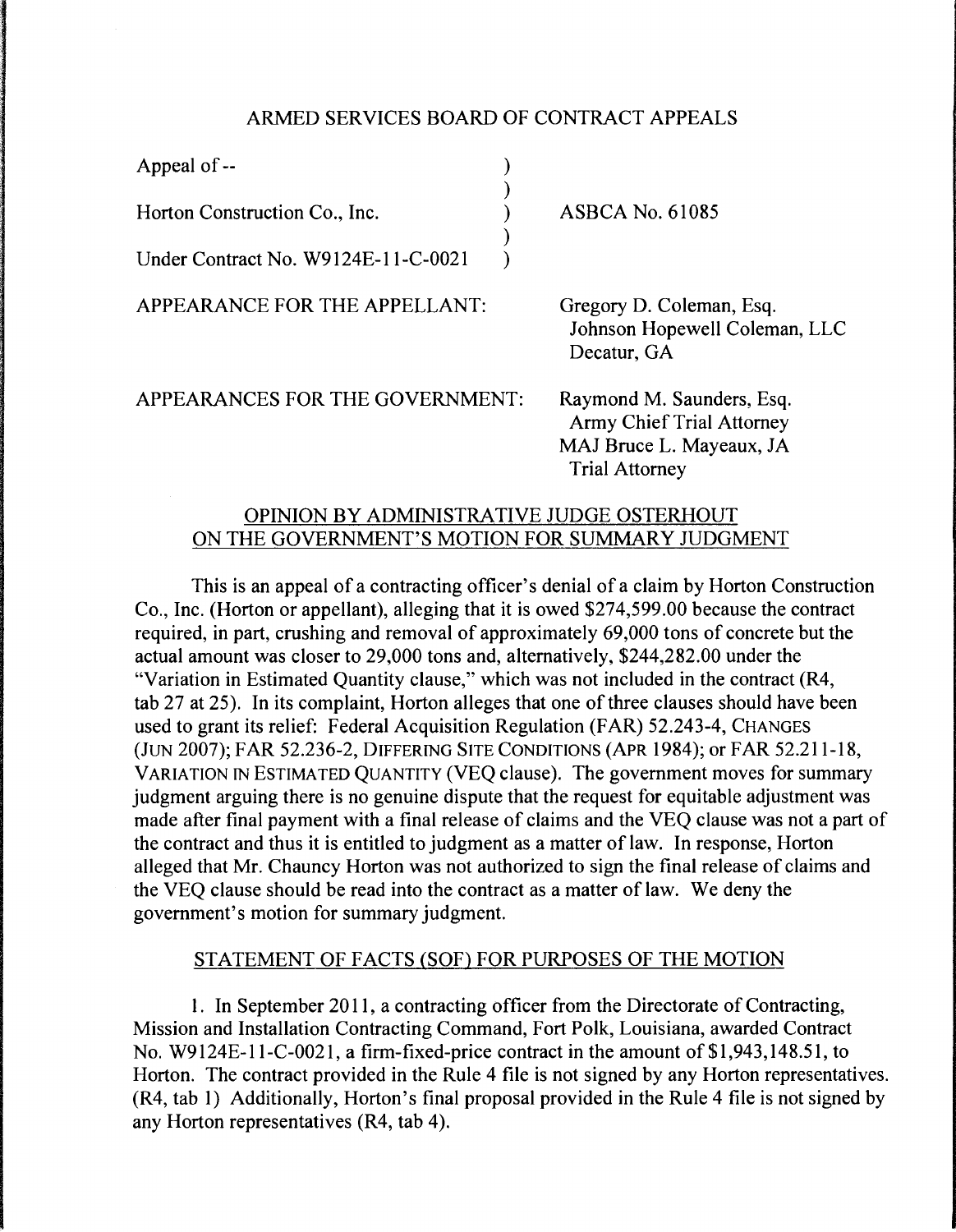2. The work to be performed included crushing a concrete stockpile and work associated with erosion control at Fort Polk, Louisiana (R4, tab 1 at 7).

3. The following clauses were incorporated into the contract and state in pertinent part:

> FAR 52.243-4, CHANGES (JUN 2007). "(f) No proposal by the Contractor for an equitable adjustment shall be allowed if asserted after final payment under this contract." (R4, tab 1 at 48)

> FAR 52.236-2, DIFFERING SITE CONDITIONS (APR 1984). "(d) No request by the Contractor for an equitable adjustment to the contract for differing site conditions shall be allowed if made after final payment under the contract." (R4, tab 1 at 43)

> FAR 52.232-5, PAYMENTS UNDER FIXED-PRICE CONSTRUCTION CONTRACTS (SEP 2002). "(h) *Final payment.* The Government shall pay the amount due the Contractor under this contract after- $\ldots$  (3) Presentation of release of all claims against the Government arising by virtue of this contract, other than claims, in stated amounts, that the Contractor has specifically excepted from the operation of the release." *(Id.)*

4. FAR 52.211-18, VARIATION IN ESTIMATED QUANTITY, was not included in the contract  $(R4, tab 1)$ .

5. The contract called, in part, for crushing a "[ s ]tock pile of approximately 69,000 Tons of concrete" (R4, tab 1 at 10).

6. During performance of the contract, the actual amount of concrete that Horton was required to crush amounted to approximately 28,997 tons of concrete (compl.  $\P$  11).

7. On 18 January 2012, the parties executed a no-cost bilateral modification to revise the Statement of Work and other administrative changes, signed for appellant by Mr. Chauncy Horton (R4, tab 6).

8. On 27 January 2012, Mr. Chauncy Horton notified the government via electronic mail that the concrete at the site was not 69,000 tons and requested a rate adjustment without specifying the rate it wanted (R4, tab 8).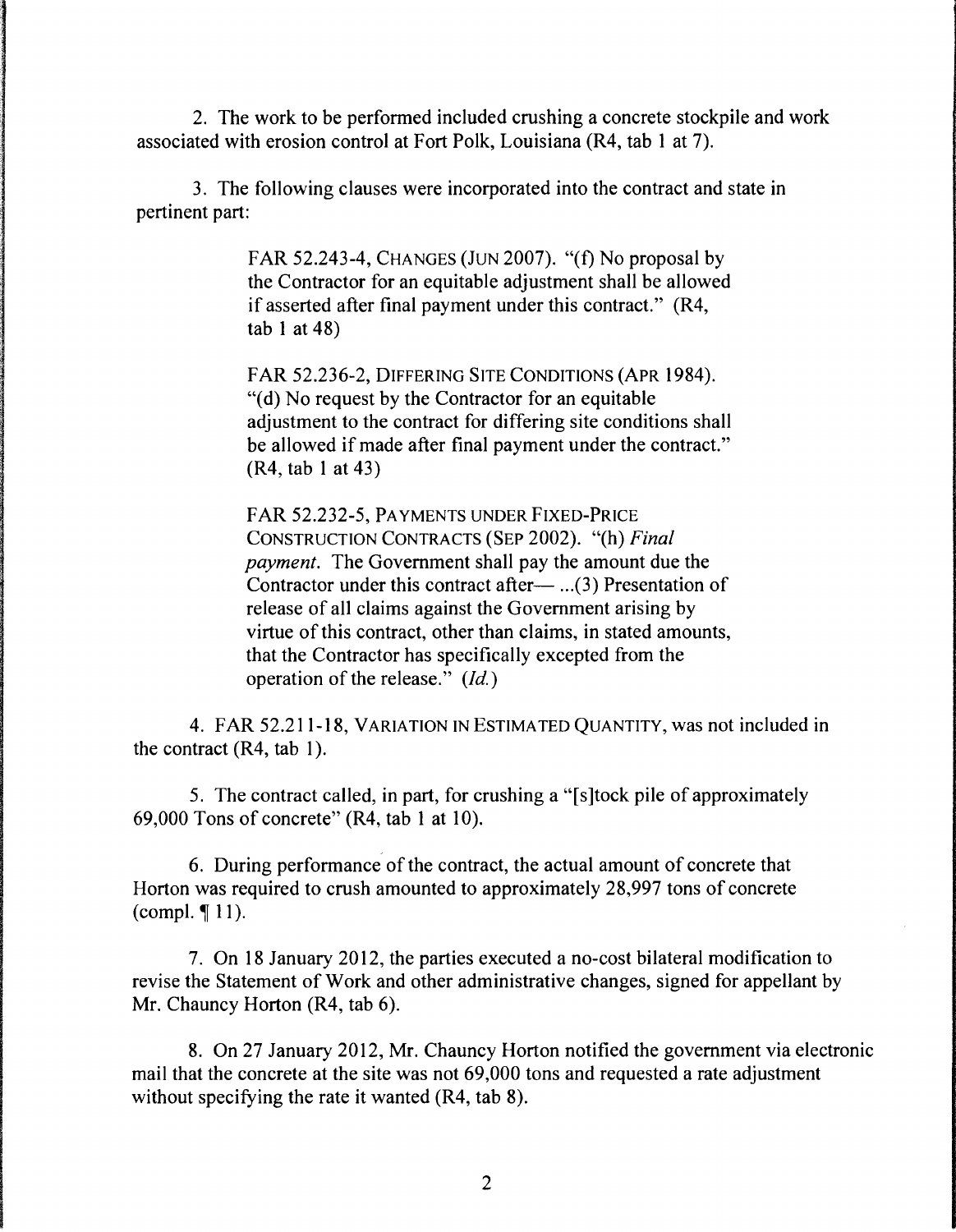9. On 1 February 2012, the contracting officer responded via a letter, denying the request to adjust the rate (R4, tab 9). The denial was based on the language "approximately 69,000 Tons of concrete" and the possibility of more concrete being added because the period of performance was still continuing *(id.* at 1).

10. On 29 June 2012, the parties executed a no-cost bilateral modification to extend the period of performance, signed for appellant by Mr. Chauncy Horton (R4, tab 13).

11. On 29 August 2012, the parties executed another no-cost bilateral modification to extend the period of performance, signed for appellant by Mr. Chauncy Horton (R4, tab 14).

12. On 12 November 2012, Mr. Chauncy Horton signed FP Form 1186, Certification of Final Payment, Contractors Release of Claims (final payment and final release). This release of claims was witnessed by someone with the title "Estimator" and someone with the title "Secretary." The secretary signature appears to be that of Dominique Horton Washington.<sup>\*</sup> (R4, tab 16)

13. On 6 March 2014, the parties executed a bilateral modification to de-obligate funds, signed for appellant by Mr. Chauncy Horton (R4, tab 18).

14. Between 23 October 2014 and 17 July 2015, Mr. J. L. Horton, Sr., signed several letters requesting an equitable adjustment due to the difference between the estimated 69,000 tons of crushed concrete and the lower actual amount of crushed concrete  $(R4, tabs 19-23)$ . The second of two letters sent on 23 October 2014 included a reference to Horton's subcontractor for the reduced amount of crushed concrete to an arbitrator's award of"nearly \$250,000" (R4, tab 20). On 5 October 2015, Horton submitted an unsigned update including legal expenses in the amount of \$551,091.94 (R4, tab 24).

15. On 27 May 2016, attorneys for Horton submitted a certified claim for equitable adjustment in the amount of \$274,599.00 (R4, tab 27). Ms. Dominque Horton Washington, Vice President, signed the certification *(id.* at 26).

16. On 16 December 2016, the contracting officer denied the claim (R4, tab 28).

17. By letter dated 8 March 2017 Horton filed a timely notice of appeal with the Board, which was docketed as ASBCA No. 61085.

<sup>\*</sup> Dominique Horton Washington is listed as Secretary on 12 November 2012, and on 27 May 2016 in the certified claim nearly 4 years later, Ms. Washington's title is listed as Vice President (SOF  $\P$  $\parallel$  12, 15).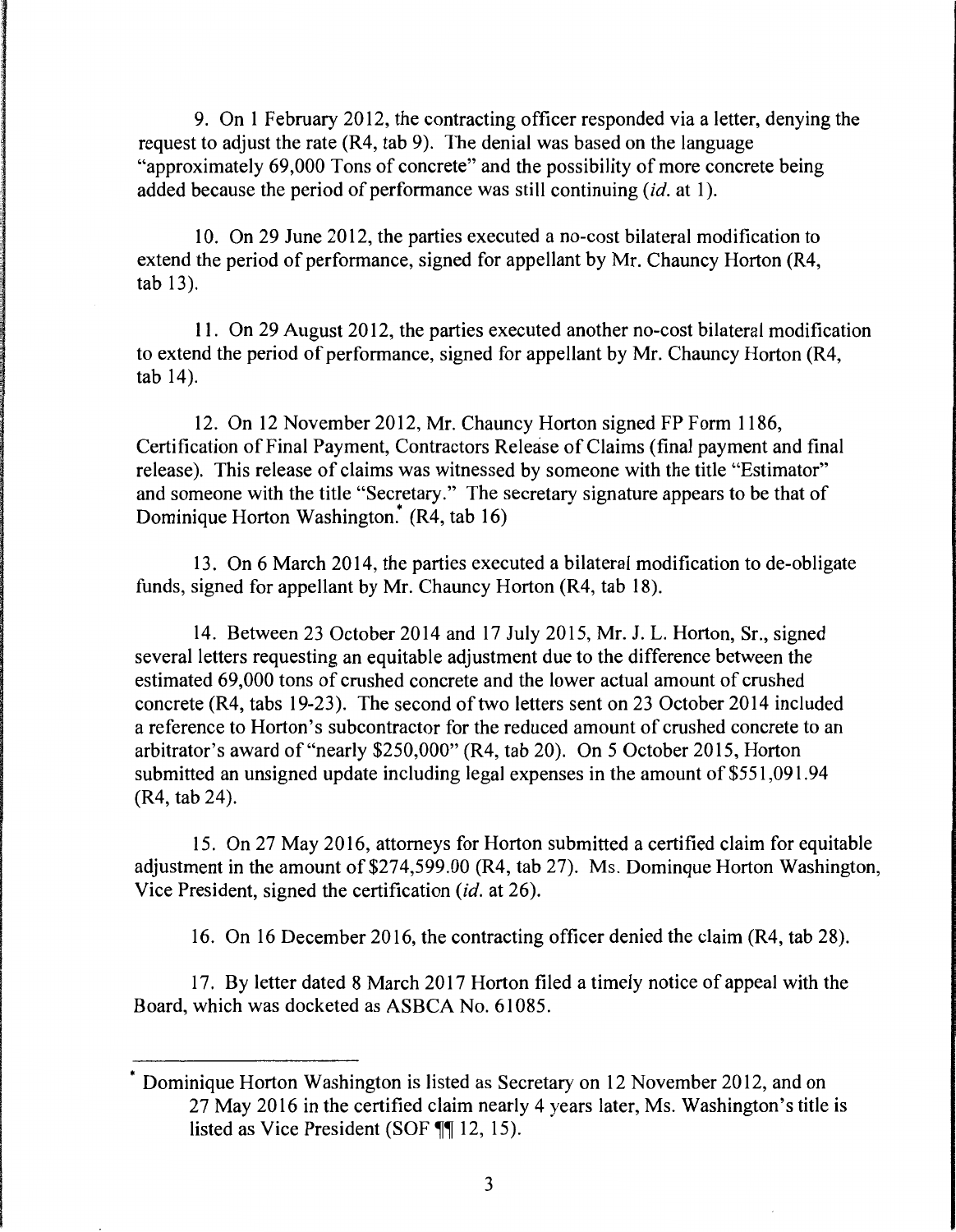### DECISION

The government contends, *inter alia,* it should be granted summary judgment because the claim arose after several modifications, the final payment, and a final release were executed (gov't mot. at 9). Horton argues that the individual who signed the final payment and final release, Mr. Chauncy Horton, was not authorized to do so. Thus, Horton concludes that because Mr. Chauncy Horton did not have the requisite authority or the intent to release a claim, genuine issues of fact exist as to the sufficiency of the government's fundamental position that the final release was properly executed. (App. resp. at 7) The government counters that Mr. Chauncy Horton was a business point of contact and had actual or apparent authority to bind appellant (gov't reply at 2).

We have carefully considered the Army's allegations and the underlying modifications and release in question and conclude that there are genuine issues of material fact that preclude summary judgment. It is well settled that summary judgment is appropriate where the moving party establishes that there are no disputed material facts, and the moving party is entitled to judgment as a matter of law. *Riley* & *Ephriam Constr. Co. v. United States,* 408 F.3d 1369, 1371-72 (Fed. Cir. 2005); *Mingus Constructors, Inc. v. United States,* 812 F.2d 1387, 1390 (Fed. Cir. 1987). However, "all significant doubt over factual issues must be resolved in favor of the party opposing summary judgment." *Mingus,* 812 F.2d at 1390 (citations omitted). A material fact is one that affects the outcome of the case. *Anderson v. Liberty Lobby, Inc.,* 477 U.S. 242, 247 (1986).

The moving party, in this case the government, bears the burden of demonstrating that there are no genuine issues of material fact. *The Public Warehousing Co.,* ASBCA No. 57510, 13 BCA 135,314 at 173,363 (citing *Celotex Corp. v. Catrett*, 477 U.S. 317, 323-24 (1986)). Summary judgment must be denied if the moving party fails to submit sufficient evidence to meet its initial burden, even if the non-moving party fails to oppose the proffered evidence. *Id.* (citing *Adickes v. S.H Kress* & *Co.,* 398 U.S. 144, 160 (1970)).

Here, our review concludes that the Army failed to submit sufficient evidence to meet its initial burden, specifically whether Mr. Chauncy Horton was authorized to sign the final payment and final release for appellant. Because the government relies upon the final payment and final release in its argument, the validity of the final payment and final release is material to the government's motion. As noted in our findings, neither the original contract nor the final Horton proposal are signed by any Horton representatives and do not demonstrate which Horton personnel had the authority to enter into agreements between Horton and the Army. While Mr. Chauncy Horton signed several modifications which were signed prior to the final payment and final release paperwork, all of these modifications were no-cost changes and do not demonstrate the extent to which Mr. Chauncy Horton was authorized to enter agreements between Horton and the